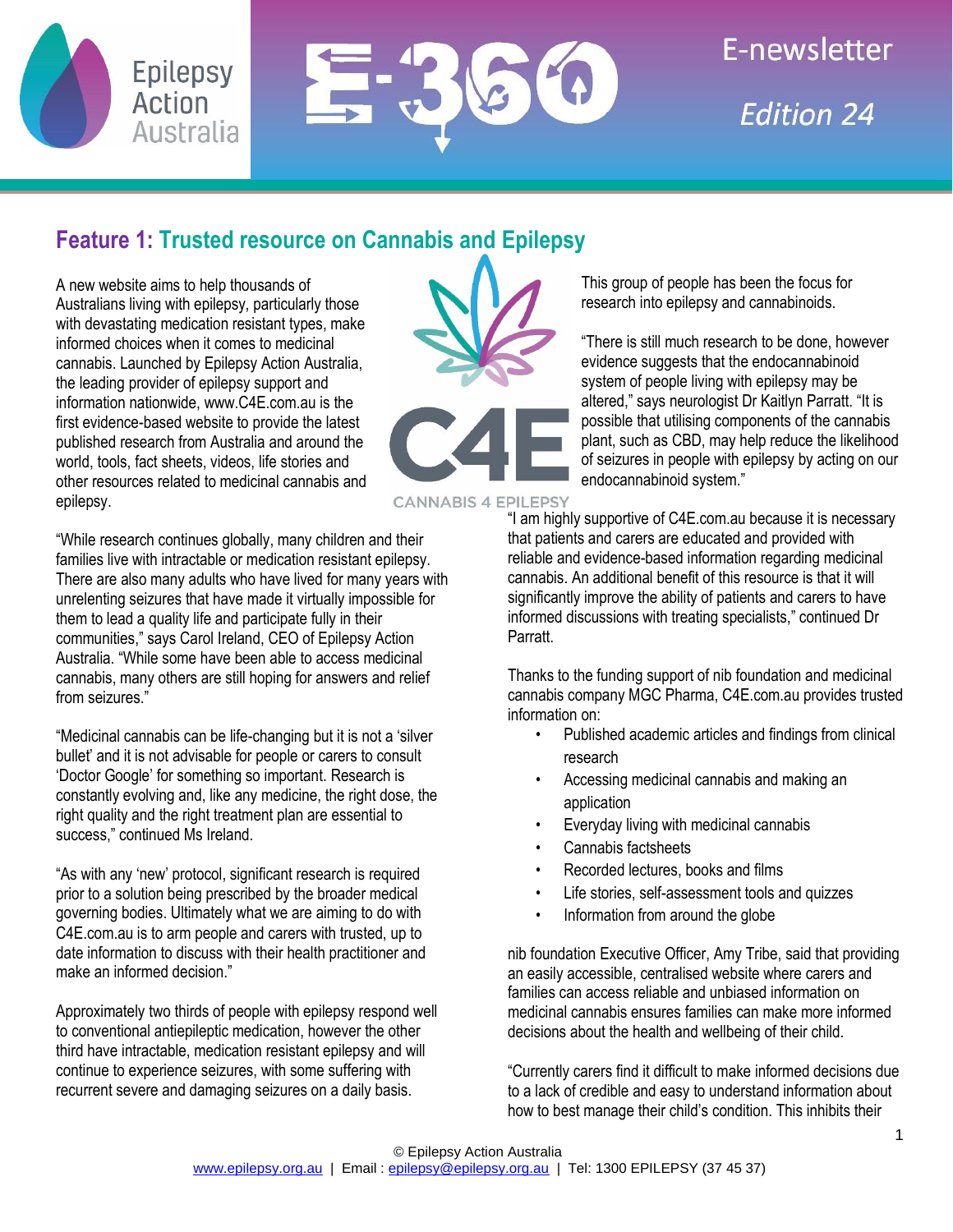

ability to navigate the health system, access regulated medicinal cannabis legally and participate in clinical trials," Mrs Tribe said.

"It's why we teamed up with Epilepsy Action Australia to provide a freely accessible platform that ensures carers can access information from a trusted source, gain access to information on differing government regulations and useful tools to help facilitate questions for discussion with their GP helping to prevent potential harm from misinformation," she added.

For more information visit: [www.c4e.com.au](http://www.c4e.com.au/)

### **Feature 2: Generalised Onset Seizures**

We have previously discussed focal onset seizures [\(https://www.epilepsy.org.au/e-360-edition-22-focal-seizures/\)](https://www.epilepsy.org.au/e-360-edition-22-focal-seizures/), so now we are covering another group of seizures called generalised onset seizures. These are quite a different category, but there are some people who have both generalised and focal seizures.

A generalised onset seizure is when the seizure activity starts in both hemispheres of the brain at the same time. The most commonly recognised generalised seizure, the tonic clonic seizure, falls into this group\*. The outdated term used for these seizures are "grand mal" and some people may also call them convulsions. However, these are not the only type of generalised onset seizures. There are many that fall into this category, some are dramatic and some easily missed.

*\*Note: if a tonic clonic seizure follows on from a focal seizure, then the onset is focal and the seizure activity then spreads to both hemispheres. These types of tonic clonic seizures aren't considered generalised onset.* 

#### **New terms**

Seizure classification, naming and grouping had a complete review in 2017. Seizures are now divided into groups depending on:

- where they start in the brain
- whether or not a person's awareness is impaired
- whether or not seizures involve movement

Depending on where they start, seizures are described as either focal onset, generalised onset or unknown onset.

#### **Generalised onset seizures**

Generalised onset seizures are sorted into 2 groups, defined by whether the seizure involves (significant) movement or not. Movement may include rhythmic jerking (clonic), muscles becoming weak or limp (atonic), muscles becoming stiff or rigid (tonic), brief muscle jerks (myoclonus), or epileptic spasms (body flexes and/or extends).

The list of generalised onset seizures includes:

| <b>Involves movement</b>                     | No obvious movement            |
|----------------------------------------------|--------------------------------|
| Tonic-clonic                                 | Absence seizures               |
| Tonic                                        | <b>Typical absence</b>         |
| Atonic                                       | Atypical absence<br>$\bullet$  |
| Myoclonic                                    | Myoclonic absence<br>$\bullet$ |
| Epileptic spasms                             | Absence with eyelid            |
|                                              | myoclonia                      |
| *There are some variations to these seizures |                                |

**Table 1 Reference https://onlinelibrary.wiley.com/doi/full/10.1111/epi.13709**

Although there may be some movement, such as brief twitches, with some types of absence seizures, they are classified as non-movement.

As you would expect, the EEG recording of a generalised seizure can look quite dramatic because it involves both sides of the brain. Generalised onset seizures also have a sudden onset without warning so injuries are more likely in some of these seizure types.



**Figure 1 Image fro[m http://what-when-how.com/acp-medicine/epilepsy-part-1/](http://what-when-how.com/acp-medicine/epilepsy-part-1/)**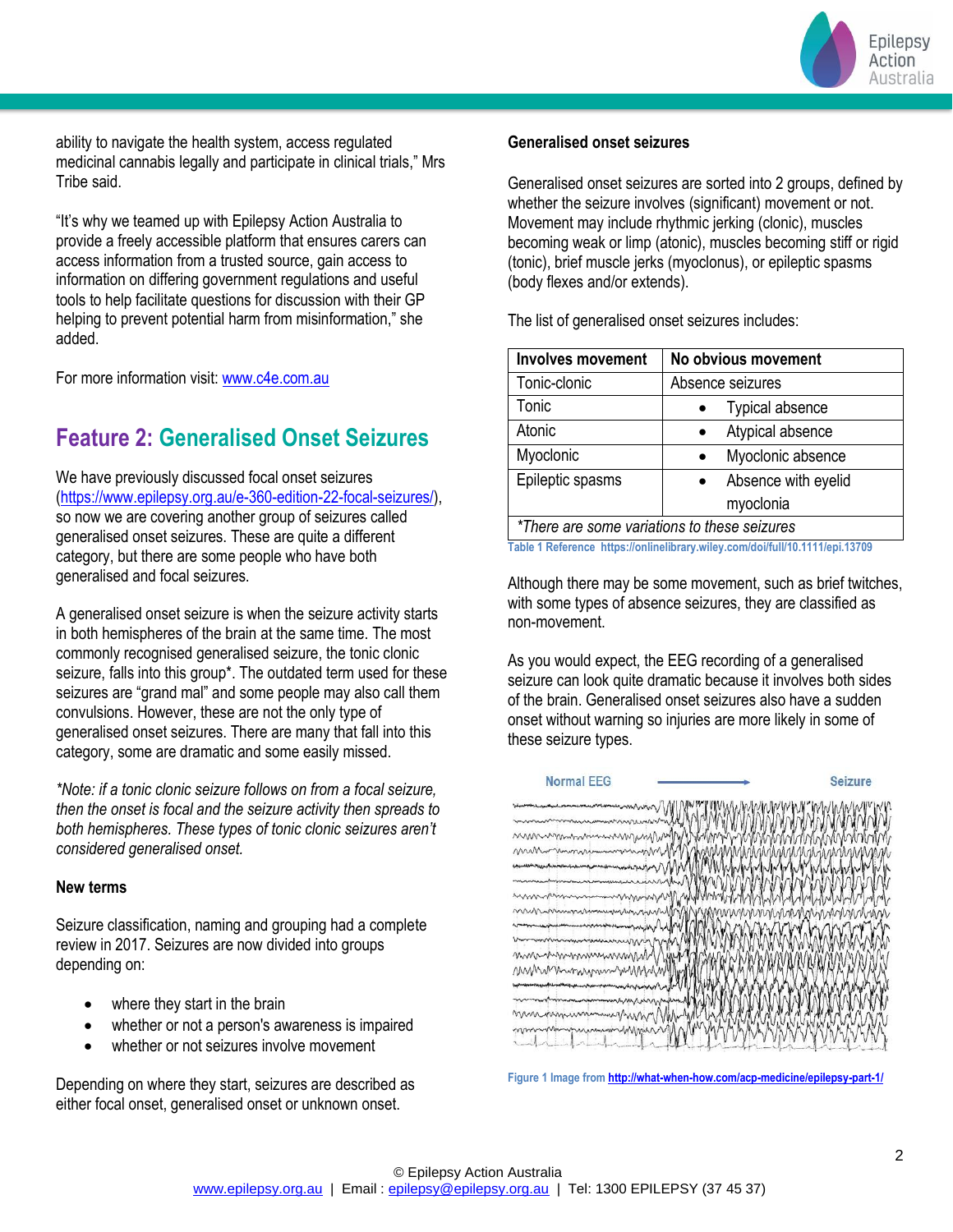

This is a summary of the most common types of generalised onset seizures.

#### **1. Tonic Clonic Seizures**

A tonic clonic seizure is a seizure that has a tonic (muscle stiffening) and a clonic (muscle jerking) component, typically in this order. The older terms for tonic clonic seizures are "grand mal" or convulsion.

Tonic clonic seizures are the most recognised seizure type and can be frightening to witness. There are slight variations, but a typical tonic clonic seizure will last less than two minutes, and look like this:

- A sudden loss of consciousness, sometimes with vocalisation or crying out
- The eyes, head and body may turn in one direction
- The body becomes stiff (tonic), followed by jerking of the muscles (clonic)
- If standing, the muscle stiffening will cause the person to fall
- Breathing is compromised during the seizure which may cause the lips and face to look greyish/blue
- The person will not respond when spoken to
- Excess saliva may come of the person's mouth, and there may also be blood if they have bitten their tongue or the inside of their cheek
- There may be loss of bladder control or less commonly bowel control
- Immediately after the seizure breathing can be quite laboured and sound like heaving snoring. This should rectify itself within a minute
- After the seizure there is usually a period of confusion, headache, soreness and sleepiness.

Because this seizure type causes considerable after effects, it is always important to have someone stay with the person until they are fully recovered.

Having a tonic clonic seizure in public places can create panic and people almost always call an ambulance. We recommend that people wear some form of medical ID if they do not wish to have an ambulance called.

#### **2. Tonic and Atonic Seizures**

A **tonic** seizure is when there is sudden increased muscle tone of the body. These are usually very brief, lasting only a few seconds. If the person is standing, they will suddenly fall stiffly to the ground. Tonic seizures also occur during sleep and in clusters of varying intensity of tonic stiffening. The person is unaware of these nocturnal tonic seizures, but as an observer you may hear an exhalation or loud sigh sound and notice a slight stiffening movement.

> An **atonic** seizure is when there is a sudden loss of muscle tone. If standing, this will cause the person to suddenly slump to the ground. If sitting, a simple head nod (like the person is trying to fight off sleep) may be seen. These seizures are very brief, less than 2 seconds and may involve the head, body or limbs.

Both tonic and atonic seizures often occur in people with more complex epilepsies and difficult to control seizures. They are also called "drop attacks" because they cause the person to suddenly fall. Because of these falls, the seizures can frequently cause head or facial injuries and a protective helmet is usually required. Even though they are brief, they can be quite disabling because of their potential for injury.

#### **3. Myoclonic Seizures**

A myoclonic seizure is a seizure where a single brief muscle jerk or series of single muscle jerks occur. The jerks are frequently seen in the upper body, neck shoulders and arms. A person having a myoclonic seizure usually has these sudden jerks on both sides of the body at the same time. They vary in severity but can cause someone to spill or drop what they are holding or even fall off a chair. If severe enough, a myoclonic seizure can also cause a fall.

The person usually has awareness that these are happening.

These seizures are often mistaken for clumsiness before diagnosis.

*Note: Many people experience myoclonus or sudden jerks upon falling asleep. These are not seizures.*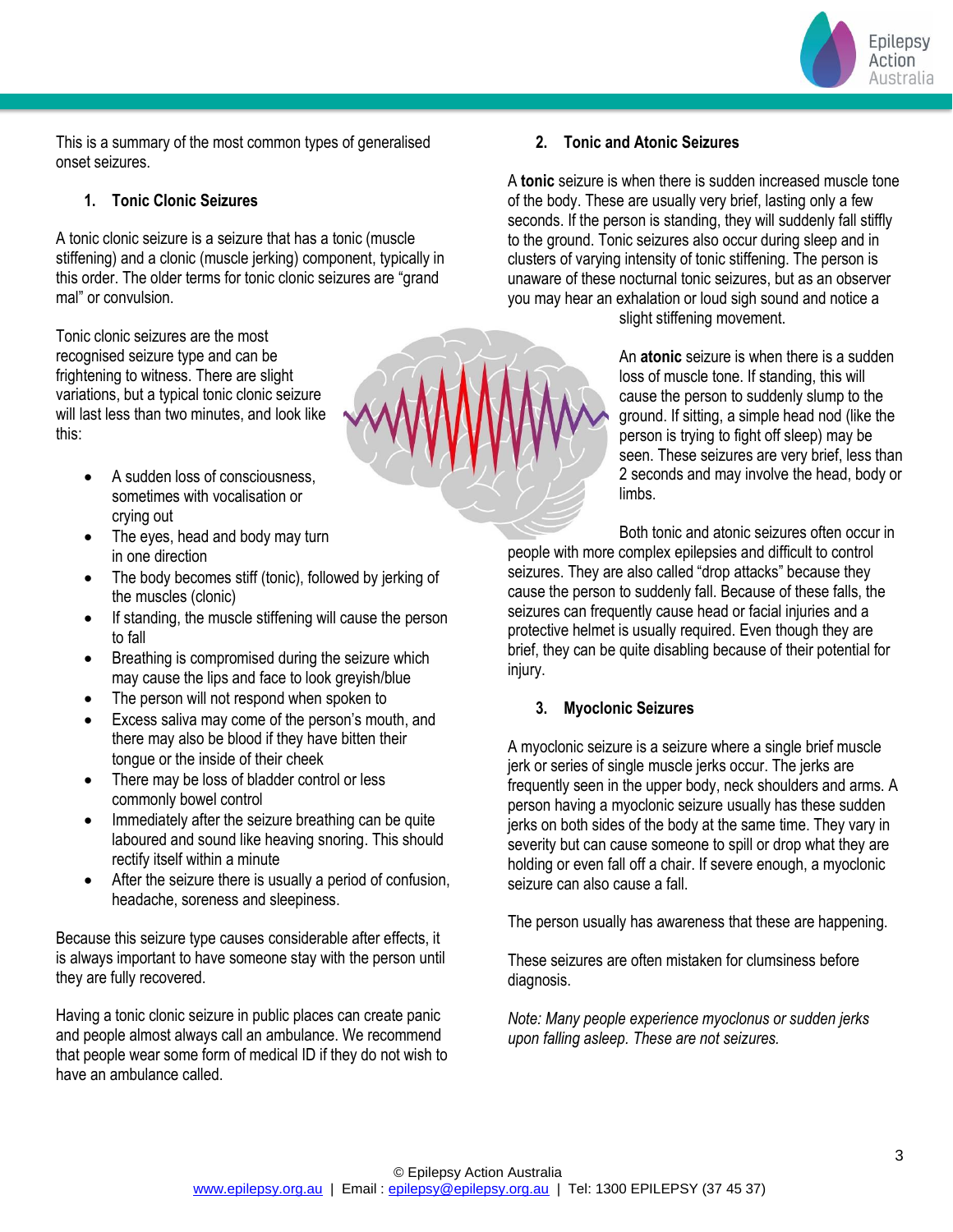

#### **4. Absence Seizures**

A typical absence seizure is very subtle and easily missed or misinterpreted as daydreaming or inattentiveness. The seizure starts and ends suddenly, is very brief with impaired awareness during the seizure. The older term for absence seizures is "petit mal".

Absence seizures usually begin in childhood (but can occur in adolescents and adults) and typically will:

- start with the person suddenly stopping their activity
- followed by staring blankly and not responding
- eye blinking or upward eye movements may be seen
- last from two to 20 seconds
- recovery is immediate and the child resumes their previous activity without awareness a seizure has happened
- usually there is no memory of what happened during the seizure

These seizures can happen numerous times a day causing learning to be disrupted. Absence seizures generally respond well to medication.

It's not unusual for someone not to know the type of seizure or epilepsy they have. Often seizures are diagnosed based on descriptions of what an eyewitness has seen. These descriptions may not be fully complete, or one can't tell where a seizure begins from this information.

> *Unfortunately, seizures can quite easily be misunderstood or mistaken for other events. Diagnosis can take some time if this happens.*

Knowing the correct diagnosis gives a clearer picture of prognosis and what treatment may work best.

## **In the News – The latest on epilepsy**

**ADHD medications safe with epilepsy – study finds** People with epilepsy often also have attentiondeficit/hyperactivity disorder (ADHD). Now, new research provides reassurance that taking ADHD medications won't increase the risk of seizures.

[https://www.webmd.com/add-adhd/news/20190312/adhd](https://www.webmd.com/add-adhd/news/20190312/adhd-meds-safe-with-epilepsy-study-finds)[meds-safe-with-epilepsy-study-finds](https://www.webmd.com/add-adhd/news/20190312/adhd-meds-safe-with-epilepsy-study-finds)

#### **Scientists discover rare genetic variants associated with epilepsy in large-scale study**

For the first time, scientists have mapped out the genes associated with epilepsy. An Australian study is one of the largest of its kind to look into the genetic make-up of people with epilepsy.

[https://transition.meltwater.com/cus/follow/20190805.ITkl89uuB](https://transition.meltwater.com/cus/follow/20190805.ITkl89uuBi.0) [i.0](https://transition.meltwater.com/cus/follow/20190805.ITkl89uuBi.0)

#### **Epilepsy diagnostics group win award**

Epilepsy diagnostics start-up *Seer* won Start-up Victoria's Best of Start-up State pitch night in Melbourne. [https://www.smartcompany.com.au/startupsmart/news/seer](https://www.smartcompany.com.au/startupsmart/news/seer-medtech-epilepsy-diagnosis/)[medtech-epilepsy-diagnosis/](https://www.smartcompany.com.au/startupsmart/news/seer-medtech-epilepsy-diagnosis/)

#### **Australians left in pain by expensive and limited access to medicinal cannabis**

Medicinal cannabis was legalised in Australia for a limited number of illnesses in November 2016. But it's still very expensive, and only available to a fraction of the people who potentially need it. [https://7news.com.au/sunday-night/medical](https://7news.com.au/sunday-night/medical-cannabis-debate-australians-left-in-pain-by-expensive-and-limited-access-to-drug-c-378990)[cannabis-debate-australians-left-in-pain-by-expensive-and](https://7news.com.au/sunday-night/medical-cannabis-debate-australians-left-in-pain-by-expensive-and-limited-access-to-drug-c-378990)[limited-access-to-drug-c-378990](https://7news.com.au/sunday-night/medical-cannabis-debate-australians-left-in-pain-by-expensive-and-limited-access-to-drug-c-378990)

#### **Early success in neuromodulation treatment for intractable epilepsy**

The University of Alabama at Birmingham recently created a neuromodulation clinic for people with epilepsy in an attempt to fill the treatment gaps as 15% to 40% still experience seizures.

[https://www.neurologylive.com/clinical](https://www.neurologylive.com/clinical-focus/neuromodulation-clinic-shows-early-success-epilepsy-treatment)[focus/neuromodulation-clinic-shows-early](https://www.neurologylive.com/clinical-focus/neuromodulation-clinic-shows-early-success-epilepsy-treatment)[success-epilepsy-treatment](https://www.neurologylive.com/clinical-focus/neuromodulation-clinic-shows-early-success-epilepsy-treatment)

#### **Neurons could slow progression of epilepsy in newborns**

A recent study has uncovered an innovative approach to possibly slow the progression of epilepsy and reduce seizures in newborns.

[https://www.deccanchronicle.com/lifestyle/health-and](https://www.deccanchronicle.com/lifestyle/health-and-wellbeing/230719/neurons-could-slow-progression-of-epilepsy-in-newborns.html)[wellbeing/230719/neurons-could-slow-progression-of-epilepsy](https://www.deccanchronicle.com/lifestyle/health-and-wellbeing/230719/neurons-could-slow-progression-of-epilepsy-in-newborns.html)[in-newborns.html](https://www.deccanchronicle.com/lifestyle/health-and-wellbeing/230719/neurons-could-slow-progression-of-epilepsy-in-newborns.html)

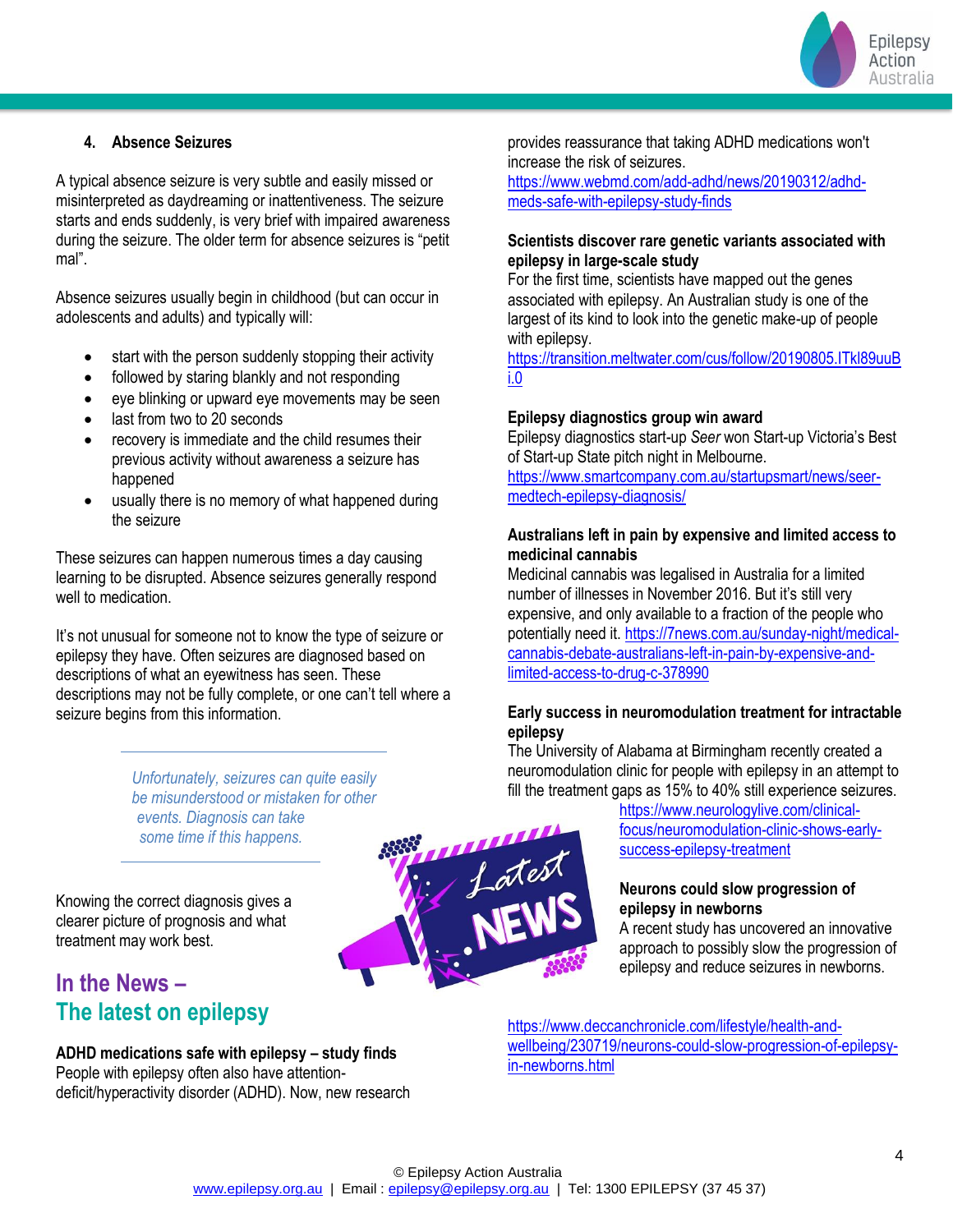

# **Q&As – Our service providers answer your questions**

#### **Q: Does Vitamin B affect seizures?**

A: Vitamin B6 is closely associated with functions of the nervous, immune, and endocrine systems and it is essential for nerve

function. A deficiency in Vitamin B6 may cause seizures and these are usually seen in children but can also be seen in adults who are heavy drinkers. Treatment will not respond to antiepileptic drugs but will respond with B6 administration. B12 deficiency, which is more likely to occur in people following a vegan or vegetarian diet, has also been known to cause seizures and is treated with B12 supplementation.

If your diet isn't great or you follow a vegetarian or vegan diet speak to your doctor about having your blood levels tested and possible vitamin supplementation.

**Q: I have a puppy that is showing signs of alerting to my seizures. Is there an organisation that can help with training my puppy to respond in an appropriate manner and become qualified as an assistance dog?**

A: There are many assistance dog organisations across Australia, however, most of these prefer to train a dog for a certain purpose before going to the owner. I have sourced A.W.A.R.E. Dogs Australia Inc. but you may find other services in your area.

A.W.A.R.E has services that are provided nationally. They obtain the majority of their animals from shelters and rescue groups. The program primarily supports members to train their own dog and are dedicated, where possible, to assist clients achieve full certification as assistance dogs.

I encourage you to have a look at their website. You can also call 1300 99 22 13 to gain a deeper understanding. <https://awaredogs.org.au/>

#### **Q: I have a child with autism and I'm worried that he may also have epilepsy. Is there a connection between the two?**

A: Compared to the general population, people with autism spectrum disorder (ASD) are at an increased risk of developing epilepsy and people with epilepsy are at a higher risk of being on the autism spectrum. The figures differ but are approximately 20 percent risk in both cases, however the rate



of ASD in epilepsy is much higher in people with an intellectual disability.

It may be difficult to recognise seizure activity in ASD, sometimes because of the communication barriers and an overlap of symptoms such as:

• Frequent behaviours such as repetitive purposeless behaviours ("stimming") of ASD can resemble automatisms seen in seizures.

- Attention deficit hyperactivity disorder, anxiety and sleep disorders are also common in both epilepsy and autism.
- Cognitive delay, impaired social interactions, and aggressive and irritable behaviour can be seen in some children with epilepsy and ASD.

If you are concerned that your child may be having seizures, then it is worth asking your GP for a referral to get an EEG (electroencephalogram) as a starting point.

#### **Q: I have a Vagus Nerve Stimulator implanted for my epilepsy. Am I able to have a MRI scan?**

A: MRI can be safely performed with your implanted VNS Therapy system provided that specific guidelines are followed. Your neurologist should be familiar with these MRI guidelines.

You may need to take a few steps first:

- 1. The neurologist should add comments to the referral regarding your VNS
- 2. When you ring to make the appointment, let the staff know you have an implanted VNS. They may want to know the model number and your referring neurologist. NOTE: it is quite likely that your neurologist will arrange the booking MRI in the same hospital that they work, and you don't need to do anything here.
- 3. Inform the radiologist and MRI technicians of your implanted VNS Therapy device and your seizure disorder.
- 4. Do not bring your magnet into the MRI scanner room.
- 5. If you feel any discomfort during the MRI, immediately notify the MRI technician.